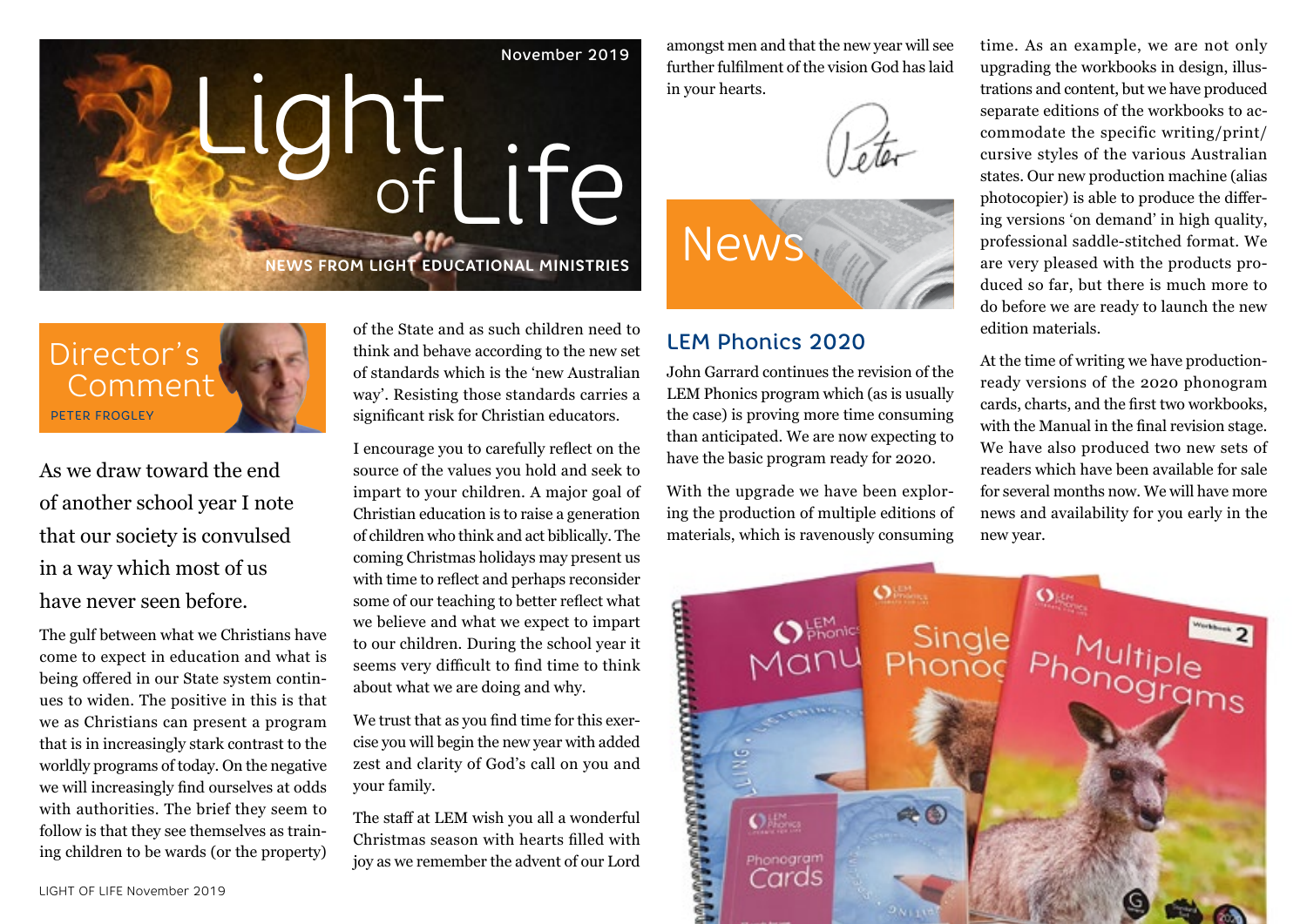## Registered Instructors

Recent studies continue to affirm synthetic or intensive phonics programs (such as LEM Phonics) provide the most effective method for teaching English. LEM is committed to this program as it represents a major opportunity to set the children of our nation on a much more productive course in their lives.

It grieves us to see the decline in educational standards in our nation and the resulting negative impact on our children. They deserve much better than is currently being offered in so many of our schools.

We are keen to see other Registered Instructors come on board to help spread the message across every state in the nation. LEM Phonics Instructors are franchised to LEM Phonics and are thus able to develop their own business and do as much or as little as they can manage.

We have had a new potential instructor begin advanced training this year and we would love to have others on board.

# Rationalisation

We have been advising recently that we are planning to remove some materials from our catalogues as they seem to have fallen from favour in some circles. Previously we have removed Canon Press Latin and Bob Jones Booklinks. Last edition we advised of a clearance of Wordsworth Classics, which will continue in this edition.

In addition, we will not be restocking

Christian Liberty Press titles and we are offering many of them at discount prices. These materials are great value to any educational program and at clearance rates you should not miss out on stocking up!

As Christmas approaches many of our books make great gifts too—check out all our specials online or in the 'book news' section.

# Orders for 2020

We encourage you to place orders for American curriculum early as we often run out of stock on certain items. We endeavour to hold adequate stock, but as you probably are aware in such matters Murphy's Law commonly applies—people always order what we have just run out of!

# cl<sup>Christmas</sup>

Our last day of business for 2019 will be Fri 20 December and we will re-open for 2020 on Mon 13 January



# No. 108: The Bright Hope for the Future

As we are confronted with so many challenges today, we have sought to identify the problems and point toward solutions.

But in the Christmas season this year, with what could seem to be quite a bleak outlook for the future, I would like to explore the positives of our situation.

Christianity stands in direct contrast to the world of sin in which we all live. As such it often seems impossible to separate ourselves from the unfortunate circumstances we face every day. But that is what believing faith is about—it is God's way of lifting us above all that darkness to see that we live in the light of God. As days go by it seems our faith needs to increase in strength.

We can read and hear of the multitude of terrible things that are happening all around us; and that 80% of students lose their faith at university. Before we know it we have become doomsayers following Chicken Little with the certain expectation that the sky is about to fall. There are many Chicken Little followers and the number seems to be growing. If the chicken is

correct, we should all give up and wait patiently for the end—whatever that may be!

The promises of God, however, assure us of victory as a fruit of our obedience to the Lord. And if ever there was a time for us to Stand on the Promises (that we used to sing about), now is that time!

There was a time when Elijah thought he was the only faithful one left:

Then Elijah said to the people, 'I alone am left a prophet of the LORD; but Baal's prophets are four hundred and fifty men.'

*1 Kings 18:22*

As the story went on, Elijah was soon to discover he was not alone. So it is with us — we may feel alone, but rest assured the Lord has many servants who have not bowed the knee to foreign gods.

Elijah discovered he was but a few moments from momentous victory, and so too are we. The victory is not always what we expect, but that victory is the Lord's and has nothing to do with our strength.

There may well be some tough days ahead, but our God is invincible. The Bible is replete with His enemies' wicked activities, but none of them have ever bothered our God. And if He is not bothered, why should we be?

We can all look forward to a great year head. It may be difficult, it may present challenges beyond our capacity, but those are the times our God delights to show His mighty power in and through us.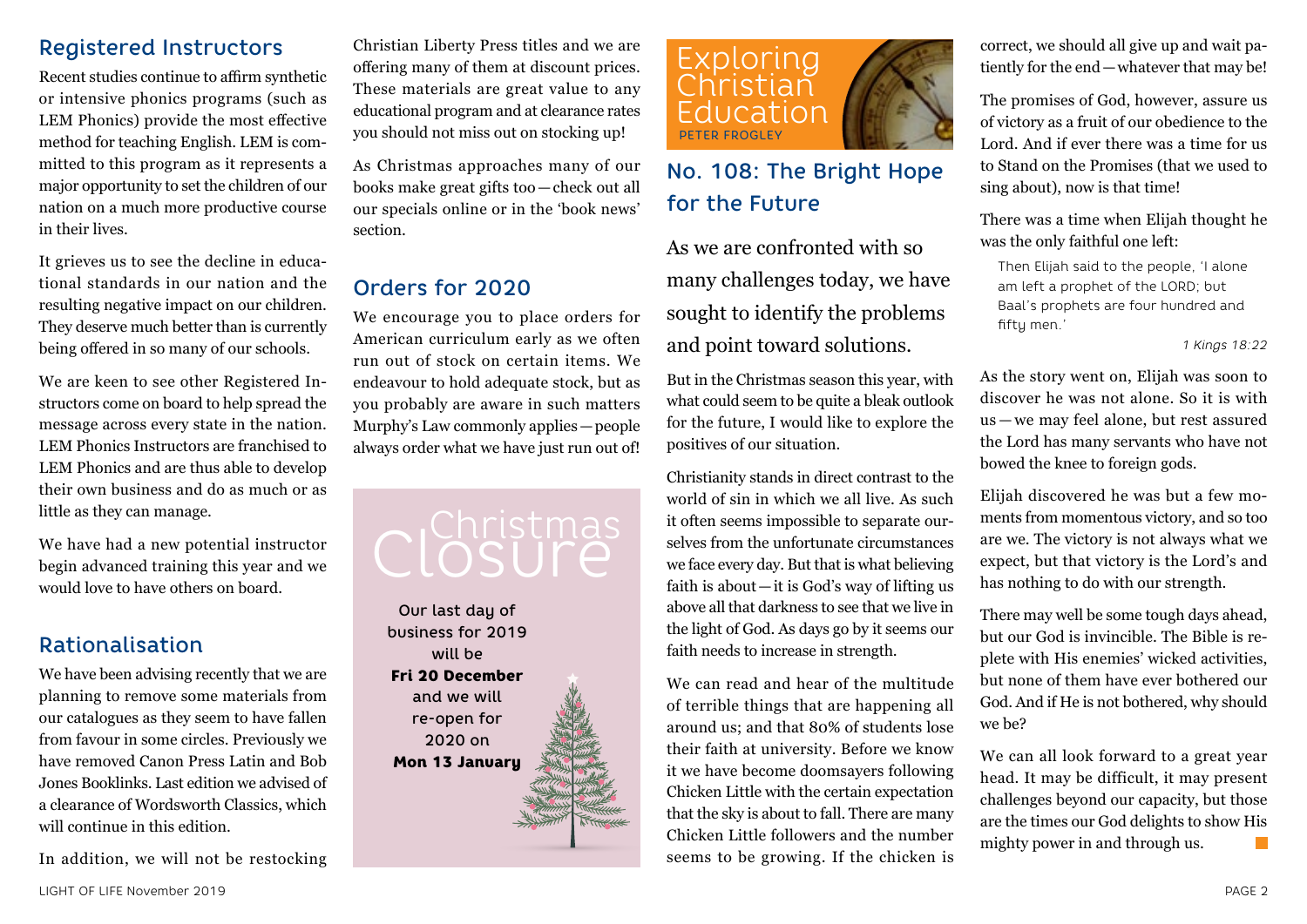

### A Beka Book

A Beka have performed upgrades on most subjects in their Grade 3 curriculum and we have new stocks of all the latest editions.



#### Reading Comprehension Skill Sheets

Previously known as *Read and Think Skill Sheets*, these new edition workbooks contain 36 reading selections with puzzles and word problems to help students develop comprehension skills, challenge them to think on a higher level, and provide them with a variety of reading experiences. Soft cover. **\$22.20**



#### Language 3: 5th Edition

Develops knowledge in grammar, mechanics, parts of speech, capitalisation, punctuation, sentence writing, plurals, contractions and commonly confused words. Graphic organisers guide students in composition and creative writing is presented in fun themes such as outer space, zoos of the world, nocturnal animals and more.

| Student Text             | \$42.75 |
|--------------------------|---------|
| Teacher Edition          | \$64.15 |
| Student Test Book        | \$16.55 |
| Teacher Key to Test Book | \$29.00 |





#### Arithmetic 3: 6th Edition

Maths instruction with six themes: earth and space, forest, Bible and missions, inventors and inventions, city and meadow. The content continues from Grade 2 and adds drawing and measuring line segments, plane and solid geometrical shapes, perimeter and area, fractions and decimals and process order.

| Student Text                   | \$44.20 |
|--------------------------------|---------|
| Teacher Edition                | \$66.40 |
| Student Tests and Speed Drills | \$16.55 |
| Teacher Key to Tests           | \$29.00 |

#### Spelling and Poetry 3: 6th Edition

34 spelling lists to reinforce the learning of different spelling rules. Each of the lists is complete with ageappropriate definitions and implementation exercises that help students connect spelling with reading, Bible, and other subjects. Eight poems are also included.

| Student Text    | \$29.55 |
|-----------------|---------|
| Teacher Edition | \$44.35 |



#### Exploring God's World 5th Edition

In the order of the days of creation, students explore energy and forces, weather and atmosphere, the earth's surface, the plant kingdom, the solar system, the animal kingdom and habitats and finally the human body. Exercises throughout aid and encourage hands-on experimentation, comprehension and revision.

| \$42.15 |
|---------|
| \$63.15 |
| \$23.20 |
|         |
| \$16.55 |
| \$29.00 |
|         |

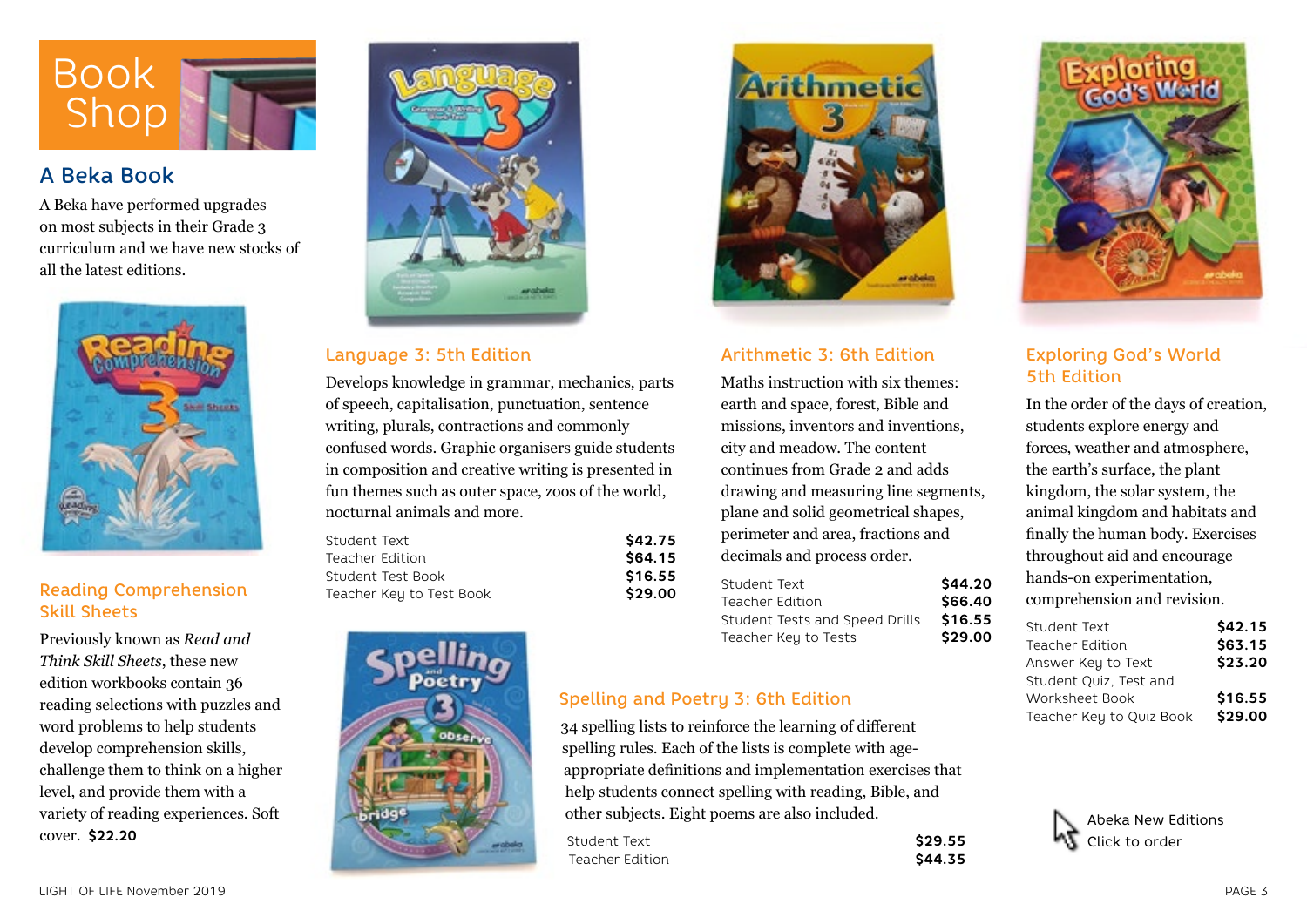

# LEM Publications

#### God's Plan

Evelyn Garrard's comprehensive Junior Bible and Science course, suitable for Grade K and 1, is in full colour with 40 weekly lessons. Topics include God creating the world, Australian plants and animals, water, the tower of Babel, friends, your nation, being lights for Jesus and Explorers. 88 pages, comb bound. **\$24.95**





#### Let's Teach Art

Terry Lewitzka's Grade K to 3 course is designed to develop the student's artistic skills, rather than the activity books that are often passed off as art curriculum. 40 weekly lessons (a year's work) with an objective, a description of the activity, an application of the truth being taught and materials needed for the lesson.

| Grade K | \$19.95 |
|---------|---------|
| Grade 1 | \$19.95 |
| Grade 2 | \$19.95 |
| Grade 3 | \$19.95 |
|         |         |

#### The Earth

*The Earth* is Peter Frogley's modern-day rework of Guyot's 1873 book *Physical Geography*. This full colour Grade 6–8 book provides an ideal foundation for the study of geography from a Christian perspective. It is a unique presentation of the Creation with a study on the earth's surface, the land and water, the atmosphere and mapping.

Student Text **\$19.95** Teacher's Manual **\$9.95**



# Clearance Specials: just in time for Christmas



# Five for \$15 Ten for \$25

We are looking to reduce our large range of Wordsworth Classics. Tragically these classic, excellent novels are not studied these days as they once were. But that is no reason for your family to be deprived of much of the best of English literature.

**While stocks last all standard Wordsworth Classics titles are available for five for \$15 or ten for \$25 (normally \$6.95 each).**

**Single titles can be purchased for \$3.95 each.**

Click the link below to see the list of titles and place your order.

Please note postage and handling is not included.



Wordsworth Specials  $\mathbf \Lambda$  Click to order



Christian Liberty Press

# 20% off all titles

We have sold Christian Liberty Curriculum for many years, but various issues have made it no longer viable for us to stock their material. We have reduced the price of all remaining Christian Liberty stock in our catalogue by 20%.

This curriculum is highly recommended with its strong Christian emphasis and represents excellent value.

**While stocks last all Christian Liberty Press curriculum and library books are available for 20% off the regular retail prices.**

Click the link below to shop online and place your order.



Christian Liberty Press